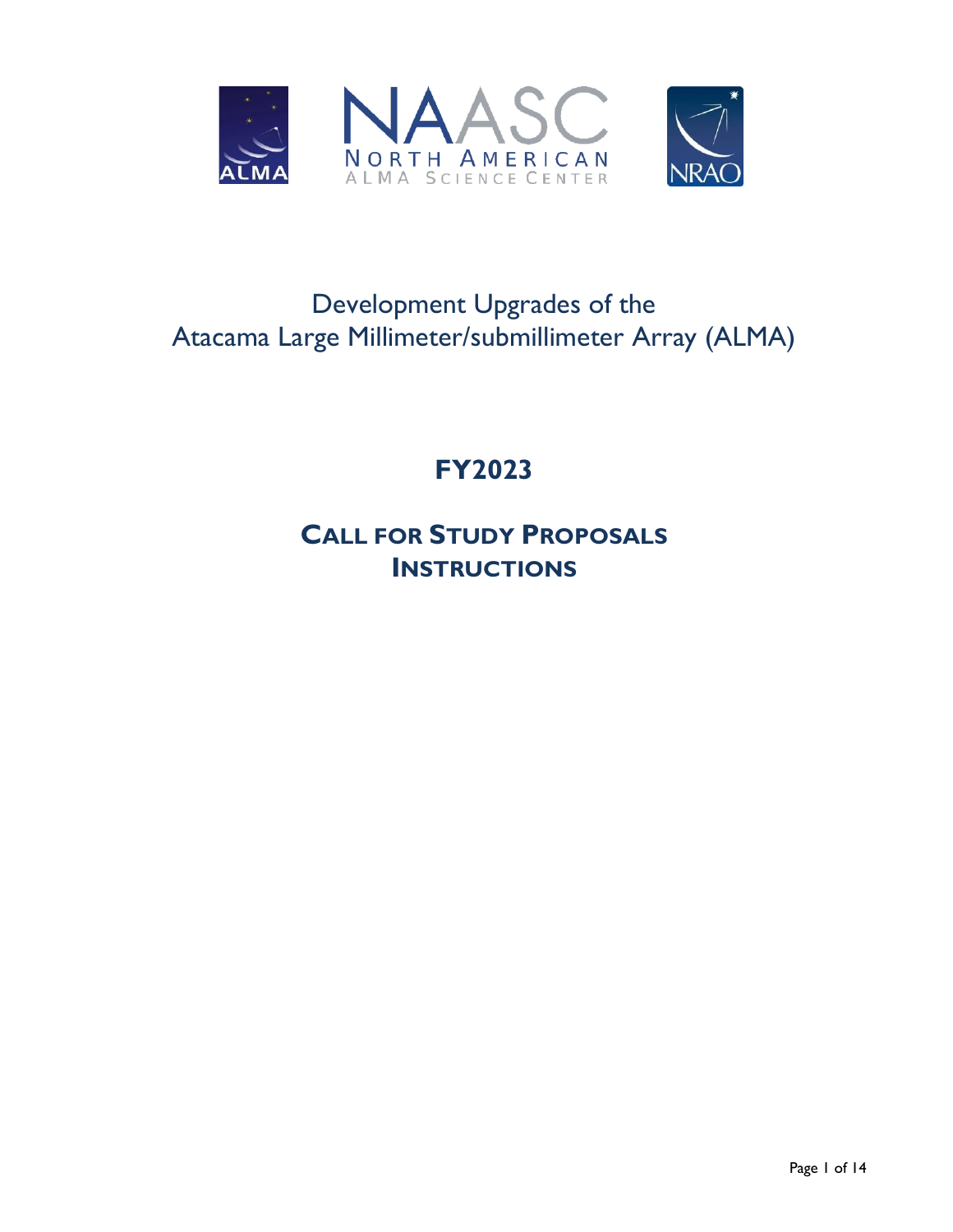# <span id="page-1-0"></span>**TABLE OF CONTENTS**

| 3.0 |  |
|-----|--|
| 4.0 |  |
| 5.0 |  |
| 6.0 |  |
|     |  |
|     |  |
|     |  |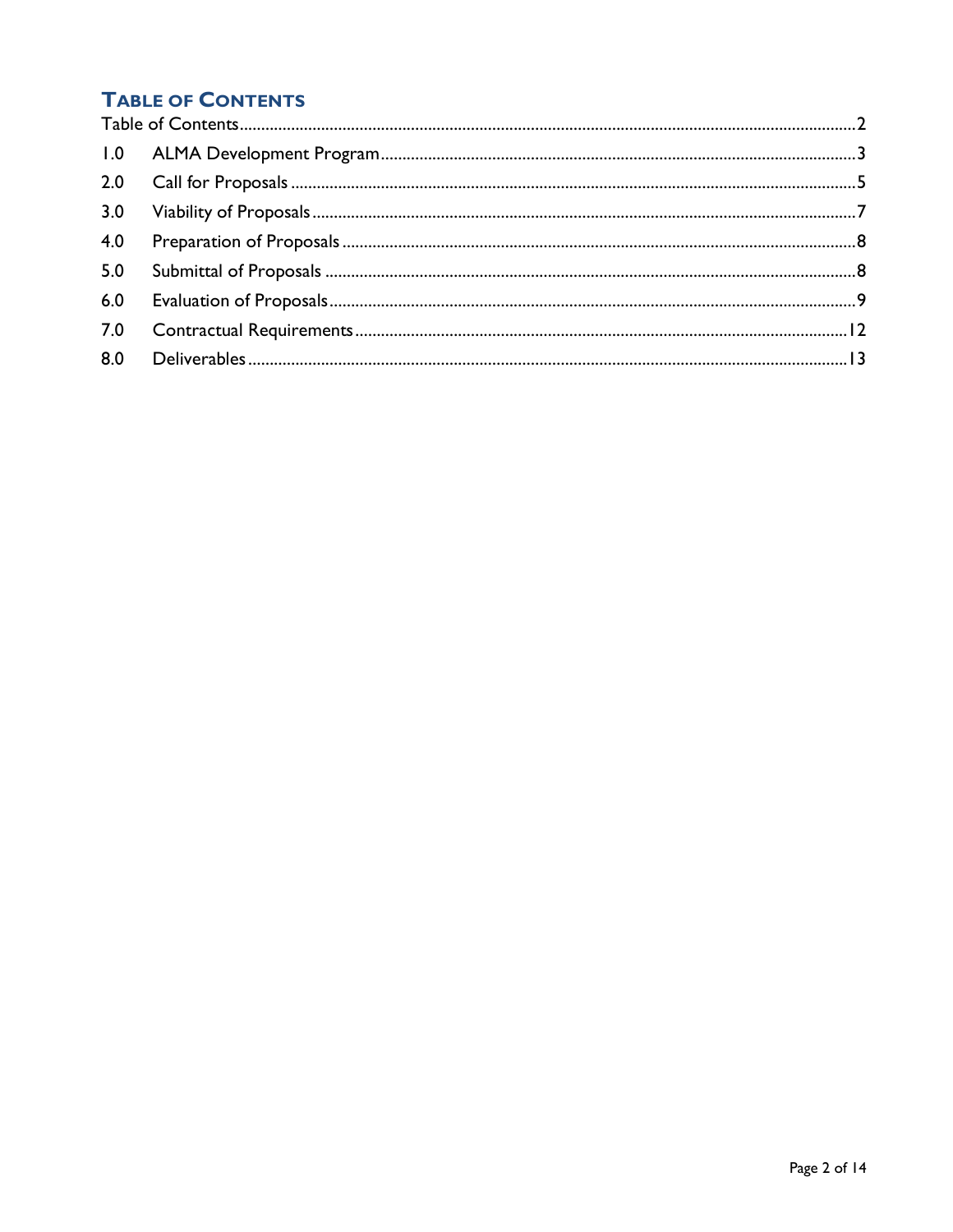## <span id="page-2-0"></span>**1.0 ALMA DEVELOPMENT PROGRAM**

### 1.1 APPLICABLE DOCUMENTS

| <b>Document</b>                               | Doc. No.                    |
|-----------------------------------------------|-----------------------------|
| <b>ALMA Development Roadmap</b>               | AEDM 2018-017-O             |
| Principles of the ALMA Development Program    | AEDM 2020-005-O             |
| ALMA Development Projects Implementation Plan | ALMA-10.04.00.00-0025-A-PLA |

All documents can be found on the Call's [webpage.](https://science.nrao.edu/facilities/alma/science_sustainability/na-alma-develpment-fy2023-call-for-study-proposals)

### 1.2 PROGRAM DEFINITION

The Atacama Large Millimeter/submillimeter Array (ALMA) is an international astronomy facility collaboratively operated by Europe, North America, and East Asia in cooperation with the Republic of Chile. ALMA is funded in Europe by the European Organization for Astronomical Research in the Southern Hemisphere (ESO), in North America by the U.S. National Science Foundation (NSF) in cooperation with the National Research Council of Canada (NRC) and the National Science Council of Taiwan (NSC), and in East Asia by the National Institutes of Natural Sciences (NINS) of Japan in cooperation with the Academia Sinica Institute of Astronomy and Astrophysics (ASIAA) in Taiwan and the Korea Astronomy and Space Science Institute (KASI) in South Korea.

ALMA Operations are led on behalf of Europe by ESO, on behalf of North America by the NRAO, which is managed by Associated Universities, Inc. (AUI), and on behalf of East Asia by the National Astronomical Observatory of Japan (NAOJ). The Joint ALMA Observatory (JAO) provides the unified leadership and management of the ALMA Observatory. The JAO coordinates the ALMA Development Program, its goal being to effectively manage the technological evolution of the ALMA facility. Periodically, solicitations ("calls") are issued by each of the international partners to identify and fund development initiatives ("upgrades") which will enhance the performance of the ALMA facility. The implementation of ALMA upgrades will be assigned on a competitive basis.

Upgrade priorities are science-driven, and are established by the collective input from the ALMA Science Advisory Committee (ASAC), the ALMA Management Team (AMT), and their respective subcommittees and integrated teams. Upgrades typically progress through three successive phases of development, and correspond to an increasing level of technology readiness. The principal phases are:

- a. studies (including scientific justification, specification, and outline costing),
- b. prototype/pre-production project, and
- c. full production and implementation project.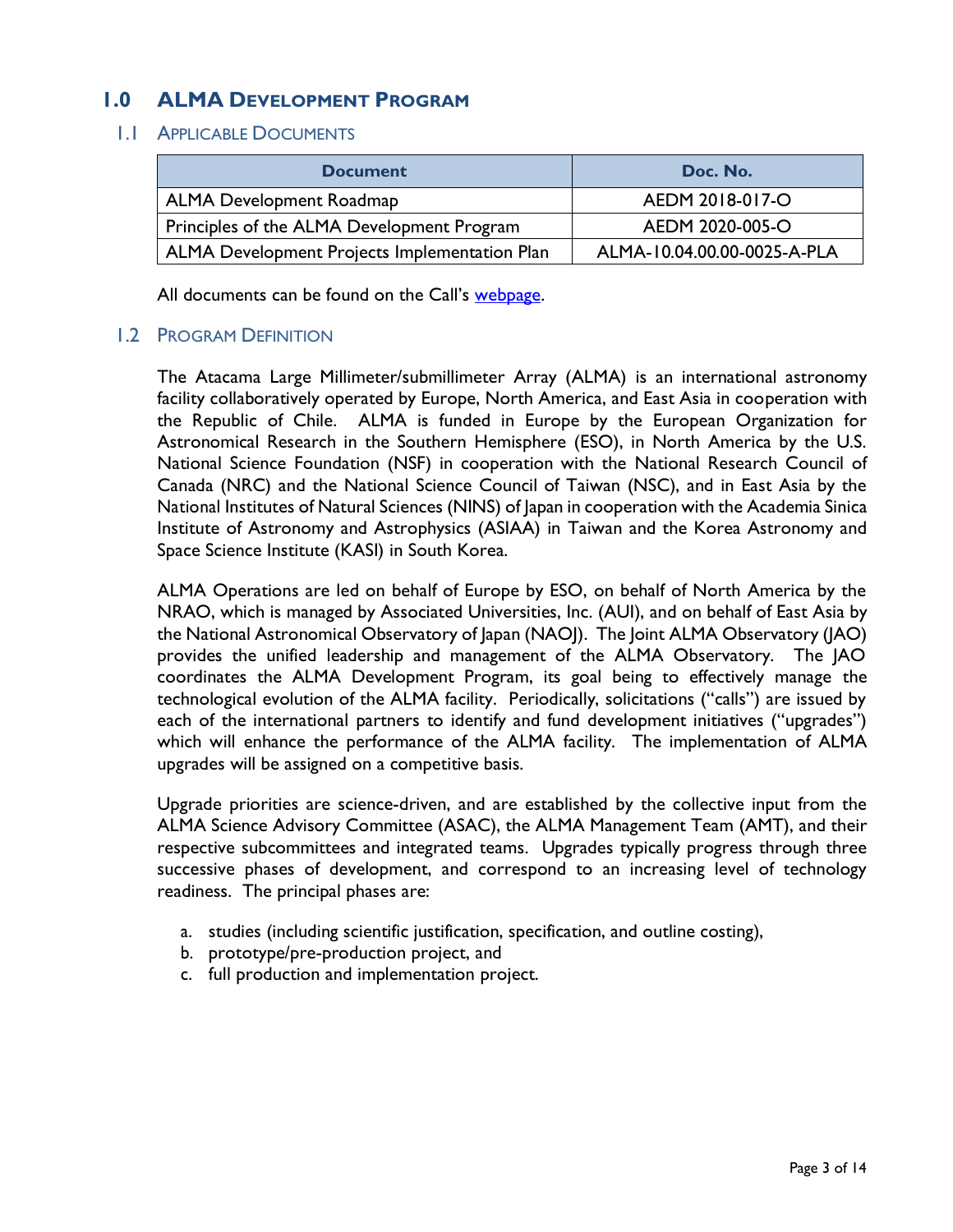The North American (NA) ALMA Development Program typically funds conceptual studies (hereafter referred to as "Studies") every year. Prototype/pre-production and full production initiatives (hereafter referred to as "Projects") are typically funded every 2-3 years. Principal Investigators (PIs) and funded Co-Investigators (Co-Is) for NA ALMA Development projects or studies must have as their primary affiliation a US or Canadian institution (unfunded or inkind contributions can be provided by anyone).

Applicants may answer this Call by requesting full (or partial) support to conduct a Study. NRAO/AUI will oversee this process on behalf of the NA ALMA Development Program. This document, together with the accompanying Study *Proposal Template*, and the Call's [webpage,](https://science.nrao.edu/facilities/alma/science_sustainability/na-alma-develpment-fy2023-call-for-study-proposals) provide all information required to prepare and submit a Study Proposal.

Topics of particular interest to the NA ALMA Development Program (based on the ALMA Development Roadmap) are:

- Larger bandwidths and improved receiver sensitivity: enabling gains in speed
- Longer Baselines: enabling qualitatively new science
- Improvements to the ALMA Archive: enabling gains in usability and impact for the **Observatory**
- Improved instrumental sensitivity: through increased collecting area
- Increasing wide field mapping speed: enabling greater mapping efficiency

While Proposers are encouraged to align their interests with these goals, they should not be construed as hard constraints. Particularly for studies, novel ideas for new or enhanced scientific capabilities are welcome.

## 1.3 CURRENT PROGRAM STATUS

The NA ALMA Development Program **webpage** contains an archive of previously completed Projects and Studies.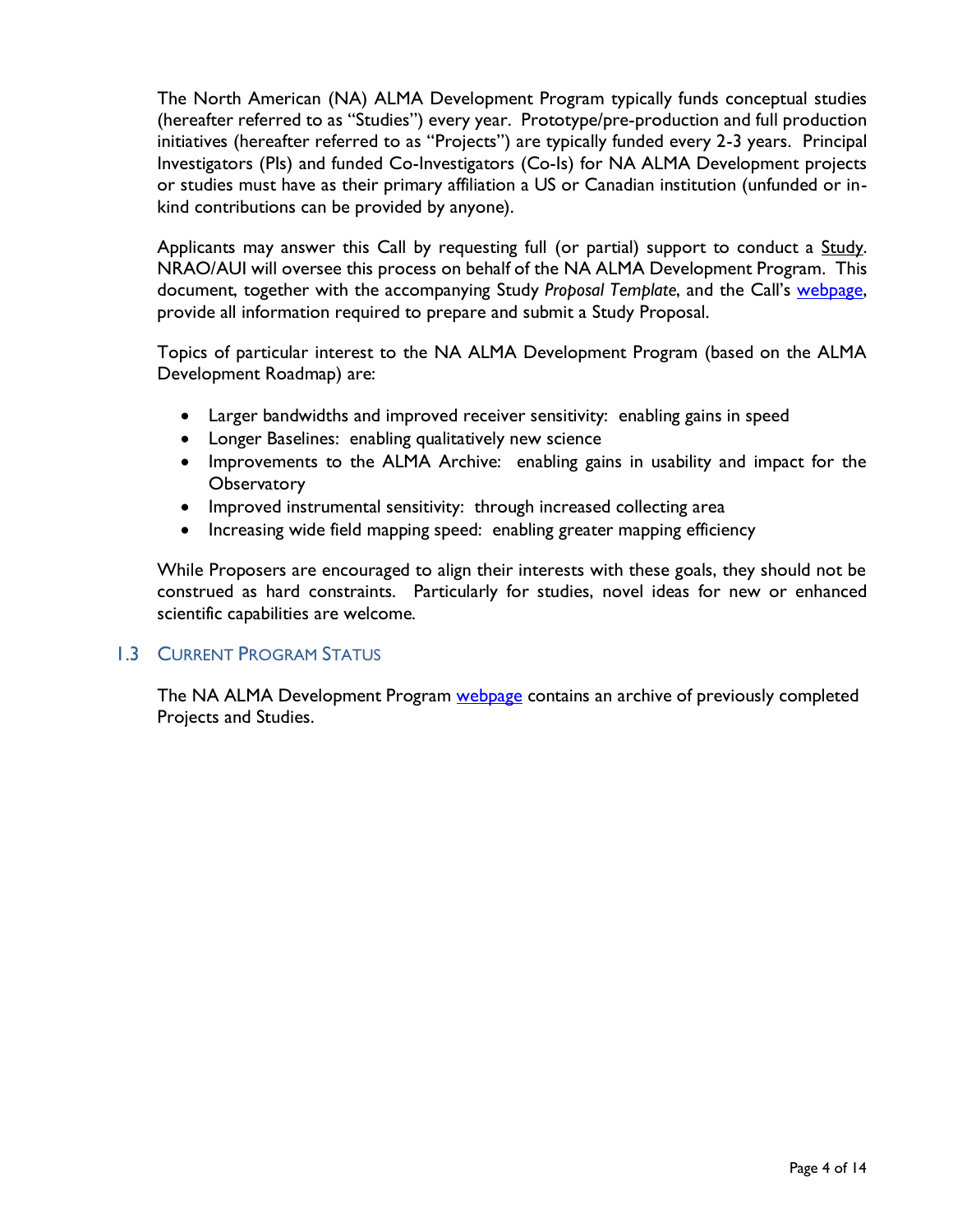## <span id="page-4-0"></span>**2.0 CALL FOR PROPOSALS**

## 2.1 PROPOSAL SCHEDULE SUMMARY

| <b>Project Milestone</b>                        | <b>Date</b>         | <b>Section</b> |
|-------------------------------------------------|---------------------|----------------|
| Release of Call for Proposals                   | 9 May 2022          | 2.2            |
| <b>Informational Meeting</b>                    | 7 June 2022         | 2.4            |
| Deadline for Mandatory Notice of Intent         | 14 June 2022        | 2.5            |
| Deadline for Submission of Proposer's Questions | 7 July 2022         | 2.4            |
| <b>Deadline for Proposal Submission</b>         | <b>12 July 2022</b> | 2.6            |
| Notification of Initial Outcome                 | Mid-November 2022   | 6.3            |
| <b>Proposal Start Date</b>                      | I January 2023      | 2.2            |

## 2.2 CALL RELEASE

The release date for this Call for Proposals is **May 9, 2022**. The period of performance for funded proposals will run from the award date **January 1, 2023** and are for 1 year. All information and any updates pertaining to this Call for Study Proposals can be found at this [webpage.](https://science.nrao.edu/facilities/alma/science_sustainability/na-alma-develpment-fy2023-call-for-study-proposals) **In order to facilitate rapid distribution of proposals to reviewers, submission of a Notice of Intent by 14, June 2022 is Mandatory.**

## 2.3 QUESTIONS PERTAINING TO THE CALL FOR PROPOSALS

An informational meeting will be held in virtually via Zoom© on **June 7, 2022** at 2:00 pm Eastern Time. Any interested parties will be required to register on the Coordination Meeting's webpage in order to participate by close of business on **June 3, 2022**.

Please submit questions concerning the Call for Proposals, including any request for documentation referred to in this document, to the NA ALMA Development Program at [almadevelopment@nrao.edu](mailto:almadevelopment@nrao.edu) by **July 7, 2022**.

Questions shall, where possible, make reference to the specific section(s) of the solicitation document requiring clarification. When answering, NRAO will forward replies, together with the questions received, to all Proposers who have submitted a Notice of Intent. Replies will also be posted to the "Frequently Asked Questions" which can be accessed on the Call's [webpage.](https://science.nrao.edu/facilities/alma/science_sustainability/na-alma-develpment-fy2023-call-for-study-proposals)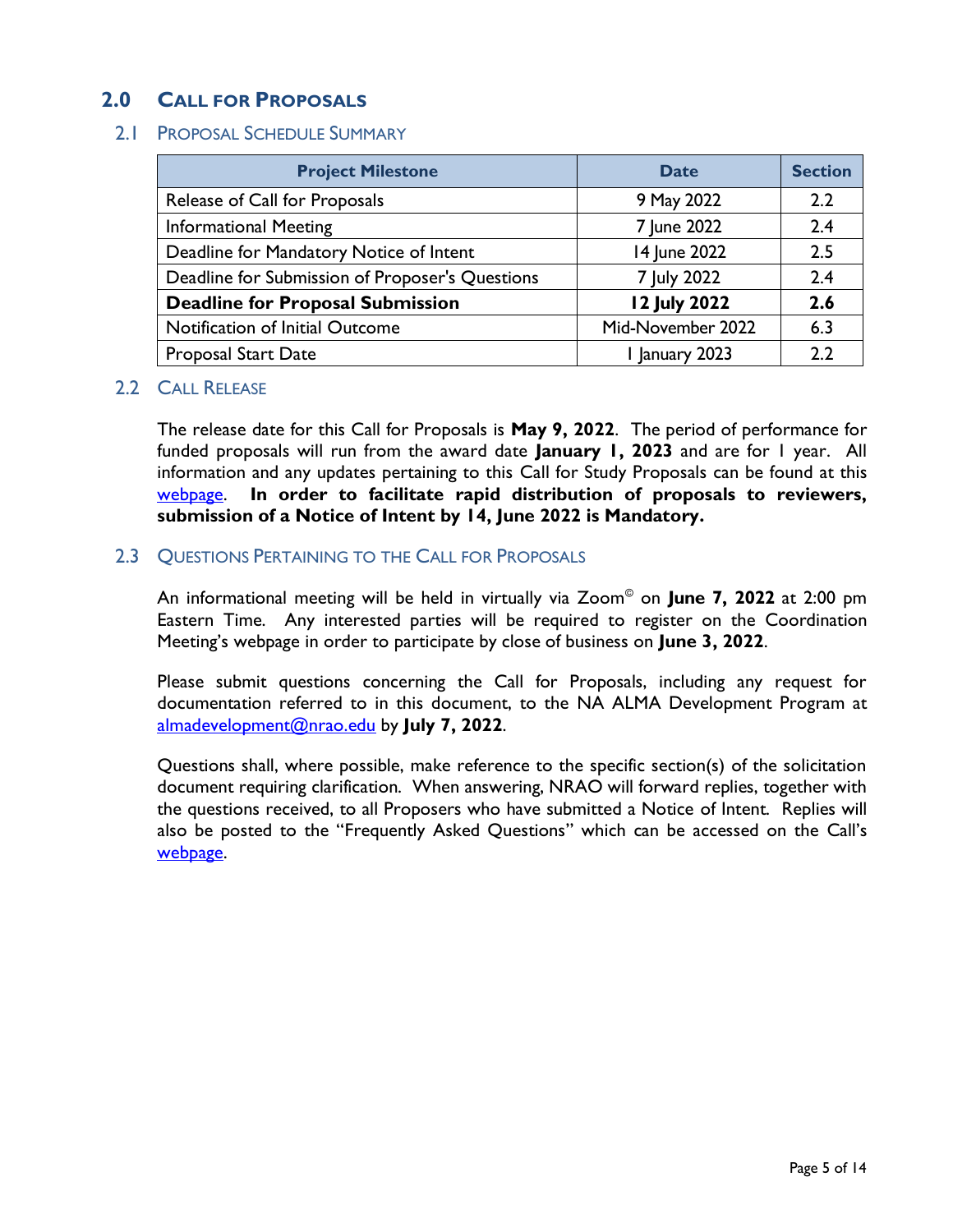## 2.4 NOTICE OF INTENT

Prospective Proposers are required to submit a Notice of Intent (NOI) no later than **June 14, 2022**. The NOI is to be submitted online using the submission form on the Call's [webpage.](https://science.nrao.edu/facilities/alma/science_sustainability/na-alma-develpment-fy2023-call-for-study-proposals)

Submitting an NOI will ensure that Proposers are included in the mailing list for replies to Proposers' questions, aid in selection of panel reviewers, and other correspondence related to this Call for Proposals. A Proposer's NOI is non-binding. Please be sure to include at least one person from each collaborating institution in the NOI, so that relevant conflicts of interest can be avoided for the review panel.

## 2.5 PROPOSAL DEADLINE

The submission deadline (closing date) is **July 12, 2022**. Proposals received after the deadline may be rejected, at NRAO's sole discretion. Requests to postpone the deadline will not be considered unless express permission from NA ALMA Director.

### 2.6 ELIGIBILITY

PIs and funded Co-Is for NA ALMA Development proposals must have as their primary affiliation a US or Canadian institution (unfunded or in-kind contributions can be provided by anyone, but must be clearly identified as such). The Principal Investigator need not be an astronomer.

### 2.7 EXPECTATIONS

Investigators need to be aware of the capabilities of the Array and of the opportunities for upgrading ALMA. Independent Reviewers will be instructed to take these opportunities into account when ranking proposals.

## 2.8 FUNDING

**A study proposal can be for any amount up to \$200K USD**. A total of up to \$600K USD is expected to be available for funding this Call's proposals (subject to continued funding). Multiple proposals or no proposals may ultimately be funded; it is up the sole discretion of NRAO/NSF on how many proposals are funded. Applicants may contribute funds from independent sources, combine them with solicited proposal funds, and thereby pursue more aggressive goals.

## 2.9 AMENDMENTS TO PROPOSAL CALL

NRAO reserves the right to issue amendments to the present Call for Proposals at any time prior to one week before the Deadline for the submission of Proposals (**July 7, 2022**). Any such amendment will be communicated to all Prospective Proposers that have submitted an NOI.

### 2.10 VALIDITY DATE OF PROPOSALS

A proposal submitted to this Call shall bind the Proposer to the contractual terms, conditions,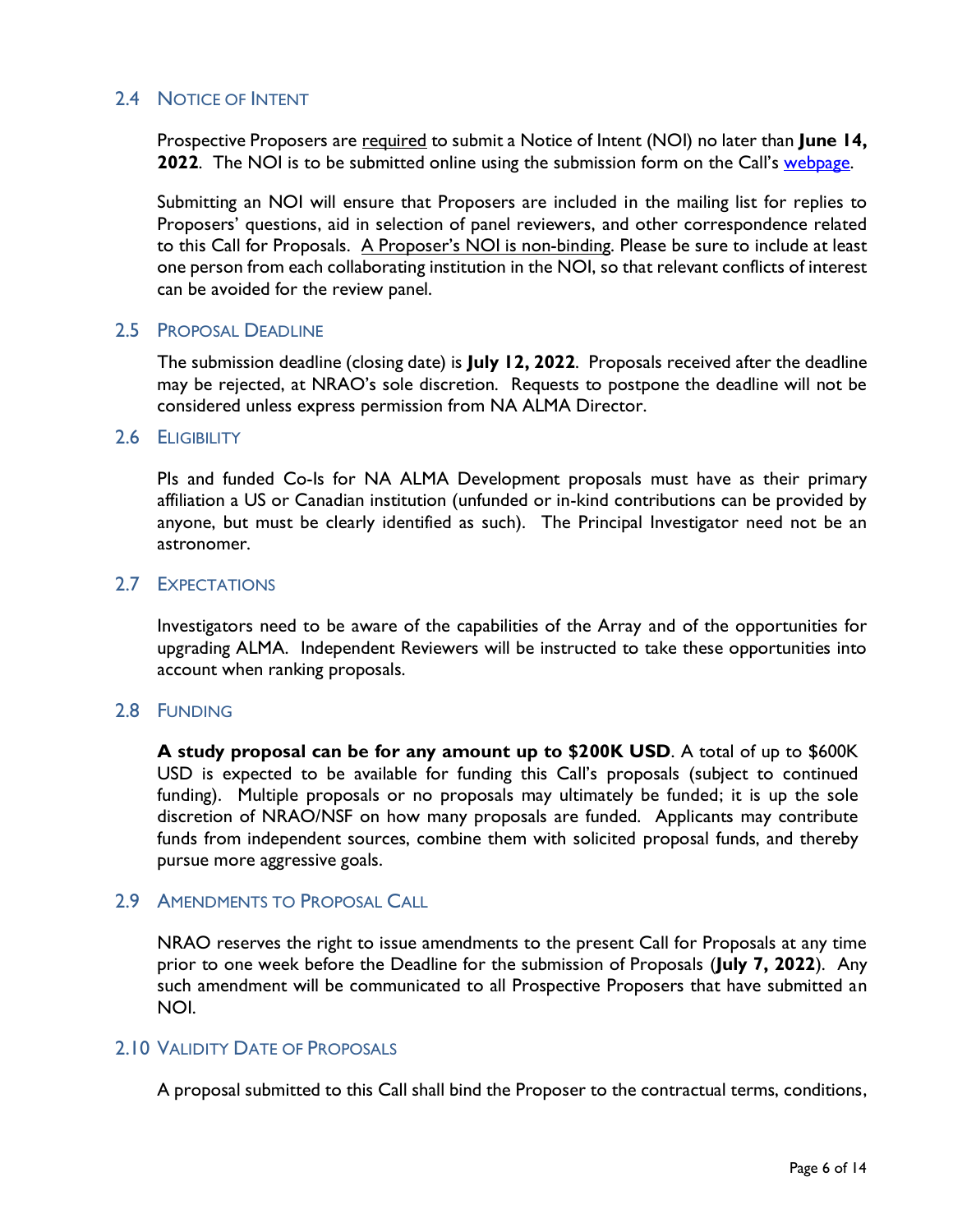and total cost presented therein; i.e., no amendments to the Proposal within the period proposed will be accepted without the express consent by NRAO.

## 2.11 CLARIFICATION OF PROPOSALS

NRAO reserves the right to ask Proposers for clarifications of their Proposal(s) during the evaluation period through electronic mail. Proposer responses must be received within three (3) business days of dispatch of the request, if no other period is stated.

### 2.12 AMENDMENT, WITHDRAWAL, OR RESUBMISSION OF PROPOSALS

Requests for amendment, withdrawal, or resubmission of the Proposal will be granted if the Proposer can complete the associated action before the Deadline.

## 2.13 INTELLECTUAL PROPERTY MANAGEMENT

Confidentiality of NRAO Information – Release of confidential ALMA documentation and drawings may be requested by the Proposer and will be contingent upon execution of a *Mutual Non-Disclosure Agreement*.

Confidentiality of Proposer Information – Proposers may wish, in connection with work contemplated under the Proposal, to disclose confidential information to NRAO personnel. To protect the confidentiality of such information, a Proposer may ask NRAO to enter into a *Mutual Non-Disclosure Agreement. However, a close-out report must be submitted suitable for public distribution, see Section 8.*

Intellectual Property (IP) Rights – Proposers' IP rights pertaining to technical data, copyrightable material, patents, and utilization of subject inventions are subject to the terms of the NRAO's standard *Subrecipient Agreement* and any negotiated amendments thereto.

## <span id="page-6-0"></span>**3.0 VIABILITY OF PROPOSALS**

### 3.1 PROPOSALS TYPES

Projects focus on the delivery of tangible improvements to ALMA for a particular aim with defined deliverables to ALMA. They will either be Large or Small and are, depending on their size, subject to different approval processes. Studies are aimed at facilitating or assessing the viability of possible Projects.

Currently, Large Projects are those with estimated overall costs of more than \$250K USD; Small Projects and Studies are those with estimated costs below or equal to the above amount.

## 3.2 PROPOSAL CATEGORIES

The NA ALMA Development Program seeks to maintain a portfolio of proposals that balances development of:

a. advanced techniques – for example, advanced data processing/analysis tools, advanced calibration methods, or innovative observing modes;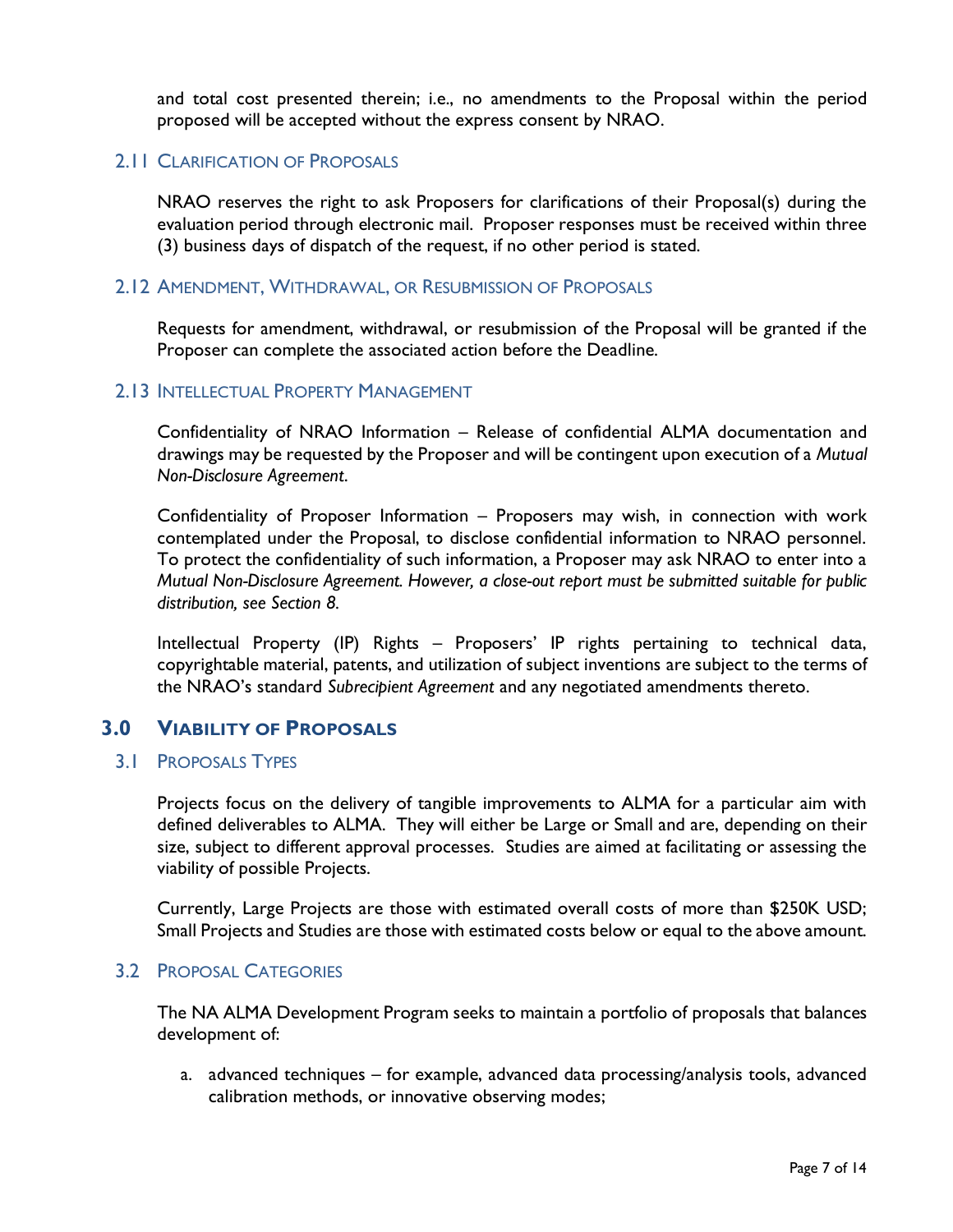- b. advanced hardware for example, advanced receiver cartridge components, cryogenic cooling apparatus, or test and measurement equipment; and
- c. advanced software for example, advanced user interfaces, data reduction and analysis routines, or data imaging routines.

This Call does not emphasize, or prefer, one category over another but emphasizes studies aligned with the ALMA Development Roadmap.

## 3.3 PROPOSAL CONTENT

Viable proposals will define an approach, or approaches, to new or enhanced scientific capabilities of the ALMA Observatory. The manner of approach may be direct (by enabling new science) or indirect (e.g., by improving operations reliability, efficiency, or calibration accuracy). The Call does not identify specific science cases to be addressed, nor does it include a set of technical specifications. These topics must form part of the proposal itself. Potential proposals may vary enormously in terms of scientific gain, technical maturity, difficulty, cost, and timescale. Varying levels of detail will therefore be appropriate for the proposal.

## <span id="page-7-0"></span>**4.0 PREPARATION OF PROPOSALS**

The Proposal shall be composed using the template available at the Call's [webpage.](https://science.nrao.edu/facilities/alma/science_sustainability/na-alma-develpment-fy2023-call-for-study-proposals) Proposals that do not make use of, or conform to the format and conventions of this template will not be considered. The NA ALMA Development Program Manager is available throughout preparation phase to answer questions with regards to the use of the template.

Even if financial support is not requested for the proposal, financial data (contributions in-kind) must be included in order to assess all Proposals fairly in the context of the ALMA Development Plan.

## <span id="page-7-1"></span>**5.0 SUBMITTAL OF PROPOSALS**

The completed Proposal (with signatures), in PDF format, is required to be submitted online at the Call's [webpage.](https://science.nrao.edu/facilities/alma/science_sustainability/na-alma-develpment-fy2023-call-for-study-proposals)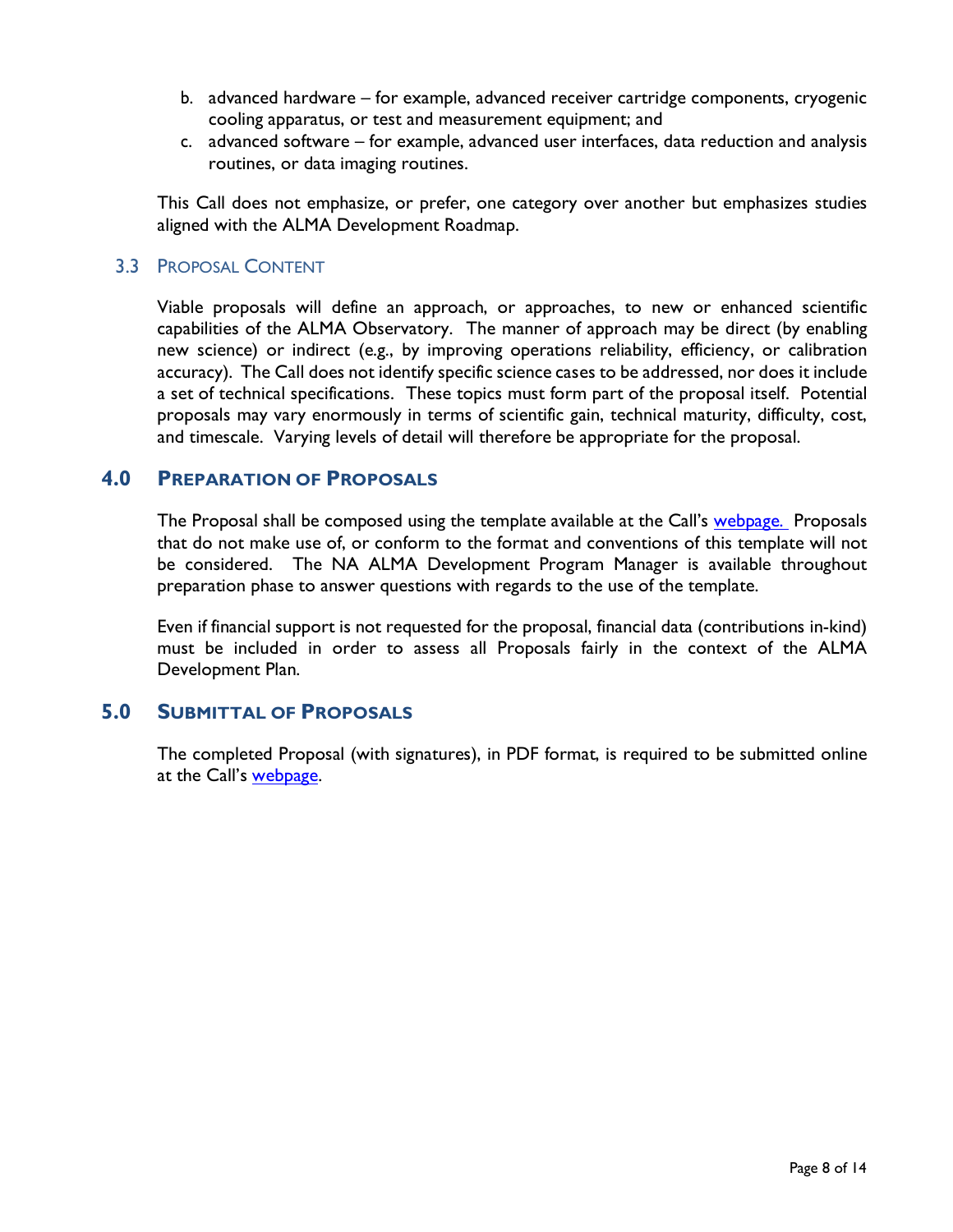## <span id="page-8-0"></span>**6.0 EVALUATION OF PROPOSALS**

### 6.1 SUMMARY OF PROPOSAL EVALUATION PROCESS

Initial evaluation will be conducted by a committee of non-NRAO reviewers with the technical input of disinterested persons familiar with ALMA technical matters. The membership of the Review Committee will be determined by NRAO management, with the consent of the NSF. Members of these groups who are involved in competing proposals will be recused from judging their own, or closely related, proposals. Figures 1 and 2 provide a brief overview of the evaluation processes for each of the proposal types.

NRAO staff will not respond to questions about proposals or proposal status during the evaluation and selection period. NRAO reserves the right to eliminate from the evaluation any Proposer contravening this provision.

#### 6.2 SUMMARY OF APPROVALS PROCESS

Studies are ranked by the Independent Review Panel and the rankings are presented to the NA ALMA Director for consideration. A recommendation that accounts for available funding is then forwarded to the NSF ALMA Program Officer for final approval.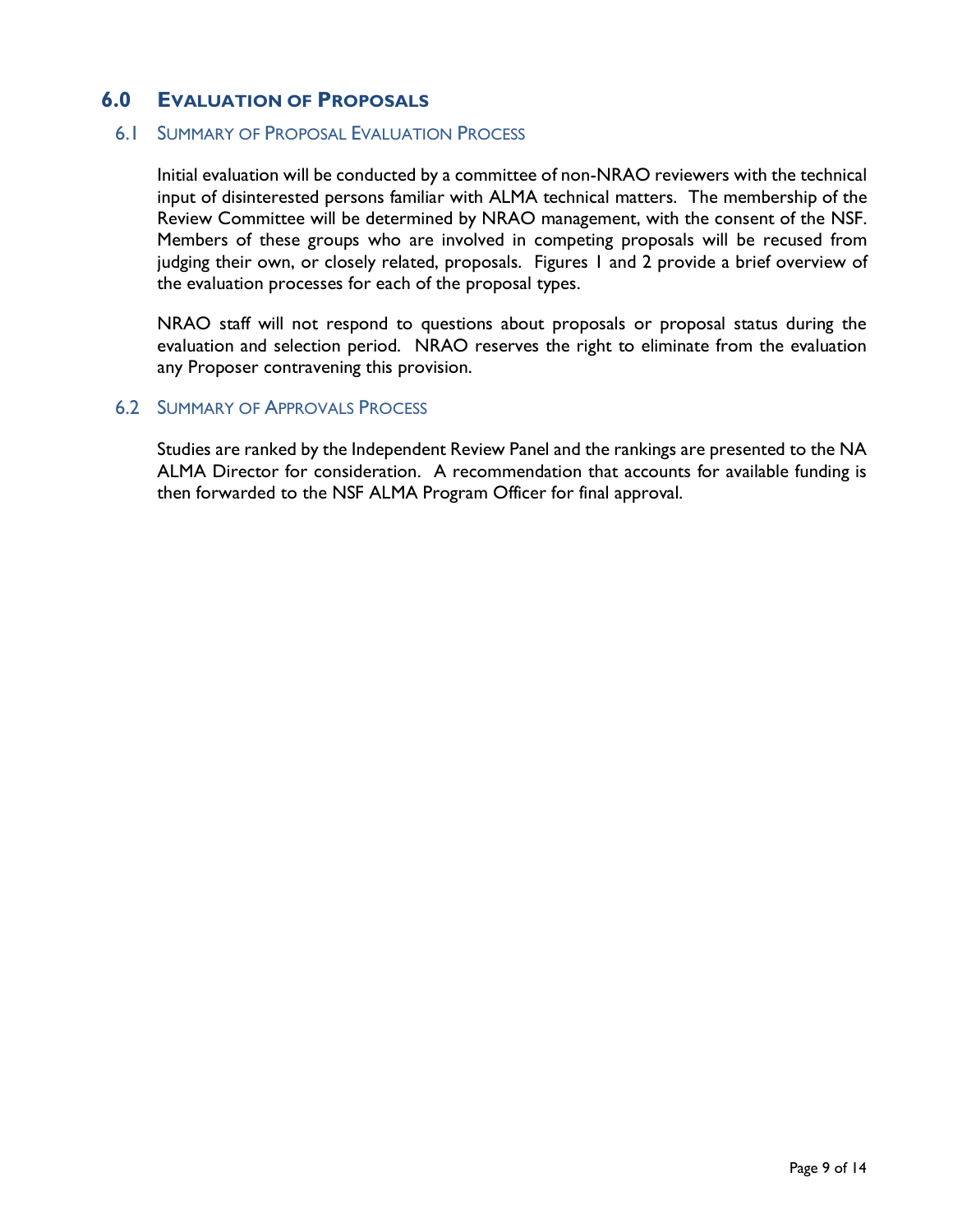

**Figure 1:** *ALMA Development Studies – Preparation & Evaluation Process*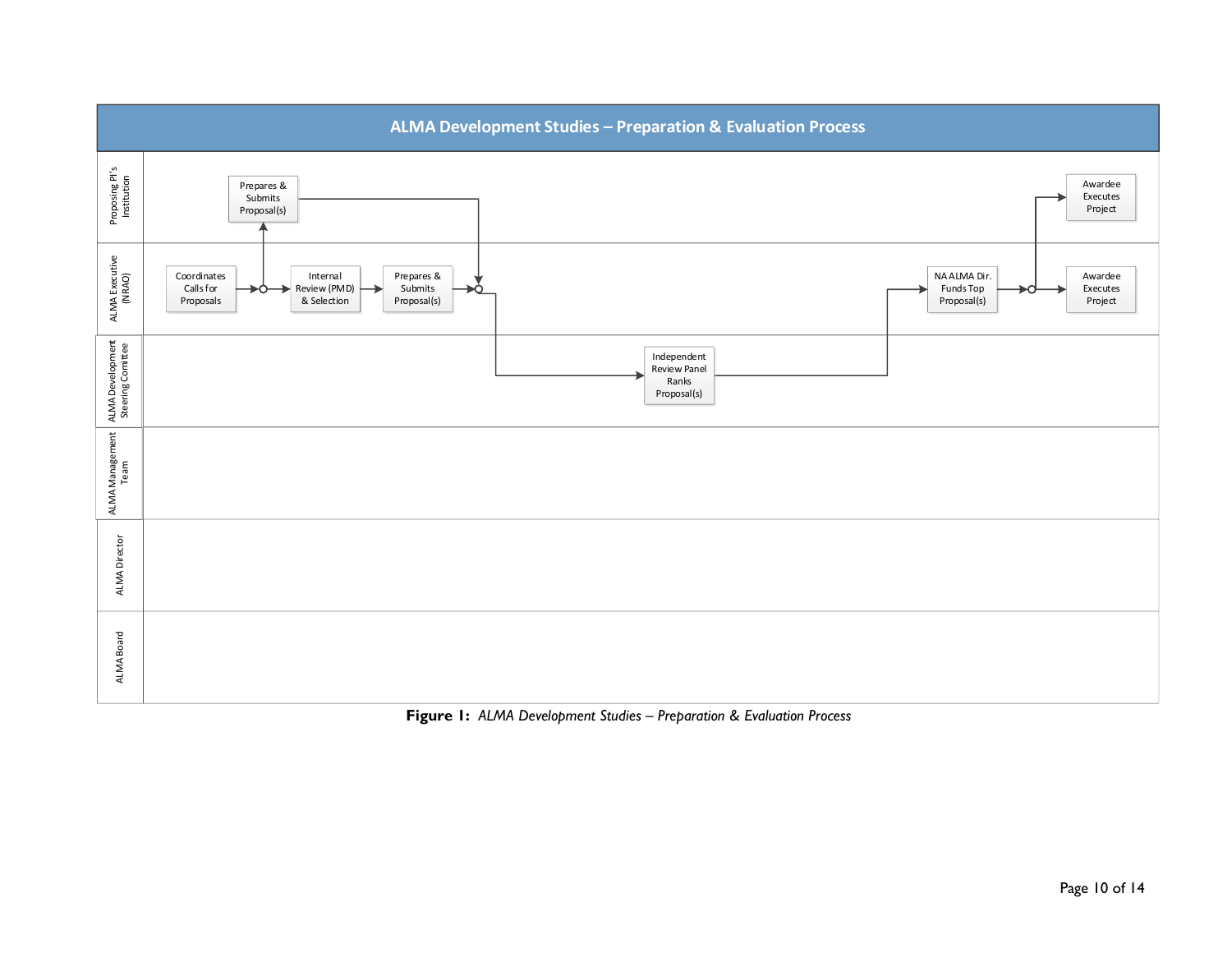## 6.3 EVALUATION BY INDEPENDENT REVIEW PANEL

The review panel will consist of highly qualified members of the astronomical community who were proposed by the ALMA North American Science Advisory Committee (ANASAC) membership, who had been members of ANASAC in the past, or who had expertise in areas covered by proposals. None of the review panel members will be affiliated with the NRAO to avoid conflict of interest. They will have expertise in science, software, and various hardware components including mm-wave instrumentation. A goal in the identification and recruitment of panel members is to capture the diversity of the community including reviewers from members of the NA ALMA Operations Partnership. Summaries of the titles, investigators. and affiliations of the proposers will be circulated among the reviewers to determine conflicts of interest which may not be apparent. Proposals will be assigned to reviewers for whom no conflict of interest is determined. The membership proposed for the Independent Review Panels is sent to NSF for consent before empanelment. The NA ALMA Development Program Office reviews, endorses (with or without modification) the recommendations of the independent review panel, and makes final recommendations to the NA ALMA Executive Office. The ranked list of proposals recommended for funding will be forwarded to the NA ALMA Executive for approval. Although this list will closely follow the recommendations of the panel, long term goals and objectives of the NA ALMA Executive will help shape the final approved list. The approved ranked list of proposals recommended for funding will be forwarded to NSF for consent.

Proposals will be judged using an evaluation matrix (or "scorecard") based on the following criteria, which is listed in no specific order:

- alignment with the ALMA Development Roadmap;
- strength of the scientific case for the proposed ALMA upgrade concept;
- quality of the upgrade conceptual design;
- technology readiness;
- strength of the consortium organization (if applicable);
- qualifications of key personnel;
- technical expertise, past experience, and technical facilities in the Institutes taking part in the proposal;
- assessed level of risk inherent in the proposed design (the aim is to support a range of upgrades that balances risk across the entire portfolio);
- strength of the scientific team supporting the proposal;
- the proposal's broader impacts;
- level of support guaranteed by collaborating institutions (if applicable); and
- budgeted cost of the proposal.

### 6.4 RESULTS AND NOTIFICATION OF AWARD AGREEMENT

Proposers will be informed, in writing, of the result of the Call for Proposals no later than **mid-November, 2022**. Rejection decisions cannot be appealed, and NRAO will not enter into correspondence on decision rationale.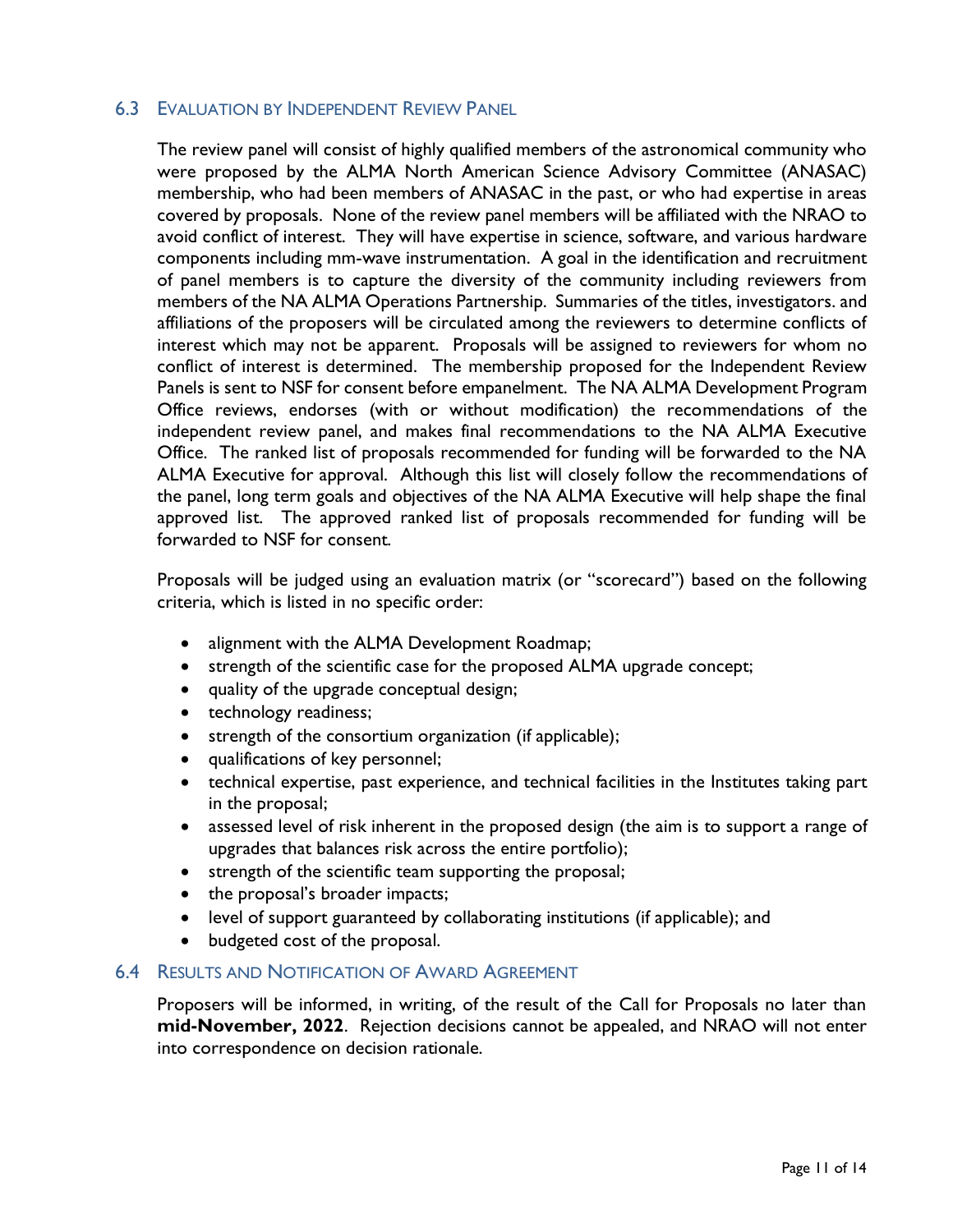## <span id="page-11-0"></span>**7.0 CONTRACTUAL REQUIREMENTS**

### 7.1 FEDERAL FUNDING ACCOUNTABILITY AND TRANSPARENCY ACT COMPLIANCE

Each successful Proposer (hereafter referred to as the "Offerer") will be a subrecipient to Federal Award number AST-1519126, entitled "Management and Operation of the National Radio Astronomy Observatory (NRAO)", a Cooperative Agreement awarded to AUI by the NSF for the period April 1, 2016 to September 30, 2026. The Federal Award is identified under Code of Federal Domestic Assistance (CFDA) number 47.049, Mathematical and Physical Sciences, for R&D.

Subrecipients awarded \$25,000 USD or more will be required to complete a *Federal Funding Accountability and Transparency Act (FFATA) Subrecipient Profile Questionnaire* so NRAO can report subaward information to the FFATA Subrecipient Reporting System (FSRS) website, in accordance with the FFATA Act of 2006, the associated 2008 amendment, and the OMB Memorandum dated August 27, 2010.

## 7.2 TERMS AND CONDITIONS

The principal institution associated with each selected Proposal will be required to engage with the NRAO by means of a *Subrecipient Agreement*. This Agreement is subject to the current and future NSF Cooperative Agreement Financial & Administrative Terms and Conditions (CA-FATC) and as such, requires Subrecipients to follow the Federal laws, regulations, and provisions of the Federal Award. Subrecipients will also be bound by supplemental requirements imposed by the NRAO (and negotiated amendments thereto).

### 7.3 REPRESENTATIONS AND CERTIFICATIONS

The principal institution associated with each selected Proposal will be required to complete a *Representations & Certifications Form*. The completed form will represent and certify that the information provided (topics listed below) is current, accurate, and complete:

- labor surplus area status;
- type of business organization;
- Taxpayer Identification Number (TIN);
- Regular Dealer-Manufacturer classification;
- business size and type classification;
- Standard Industrial Classification (SIC) code; and
- compliance with other, miscellaneous Federal Acquisition Regulations.

The completed form becomes a part of the Purchase Order.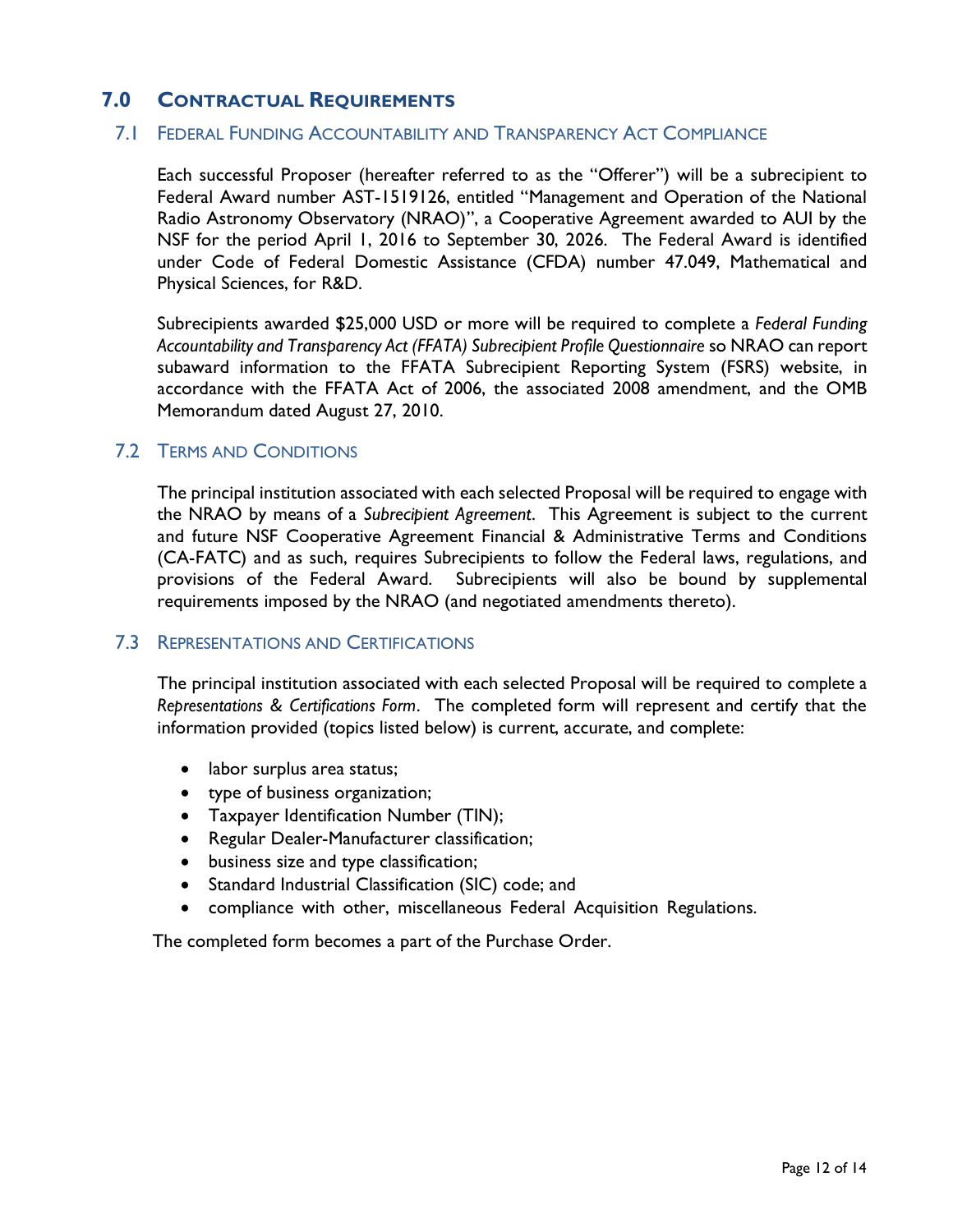## 7.4 PURCHASE ORDERS

A single Purchase Order (PO) will be issued for each selected proposal. The PO number will be the subaward number and should be referenced on all invoices. NRAO will reimburse the Offerer based on invoices submitted not more often than monthly for allowable costs. The Offerer shall commit to perform the Statement of Work (approved Proposal) in accordance with first-class trade practices and within the prescribed time limits. Requests for no-cost extensions will be considered on a case-by-case basis.

## <span id="page-12-0"></span>**8.0 DELIVERABLES**

The precise deliverables will vary between proposals, depending on such factors as:

- scientific justification: specific (e.g., a new receiver band) or generic (e.g., a calibration technique applicable to all observations);
- whether the proposal is hardware or software oriented;
- technology readiness level (maturity);
- scope and scale of the proposal; and
- cost.

In all cases, intermediate Progress Reports and a Closeout Report are required. The Purchase Order will clearly define the associated deliverables and delivery schedule.

## 8.1 PROGRESS REPORTS

Monthly feedback is required from the PI in order for NRAO to fulfill its management responsibilities, and to fulfill its obligations to the NSF Program Manager. There is no required format for this feedback; however, it must be in writing and at a minimum address cost, scope, and schedule performance as well as address ongoing risks. One possible format is a simple slide, commonly known as a "4-Square". Each quadrant of a 4-Square Progress Report addresses a specific aspect of performance (Figure 3). A 4-square PowerPoint template is available from the ALMA Development Program Manager.

| Cost Performance:           | Scope Performance: any      |
|-----------------------------|-----------------------------|
| actuals versus budget &     | technical issue(s) impeding |
| explanation of variance(s). | progress.                   |
| Schedule Performance:       | Risk Management: threats    |
| work accomplished versus    | to success and mitigating   |
| work planned (% complete).  | action plan.                |

**Figure 3:** "*4-Square" Progress Report Format example*